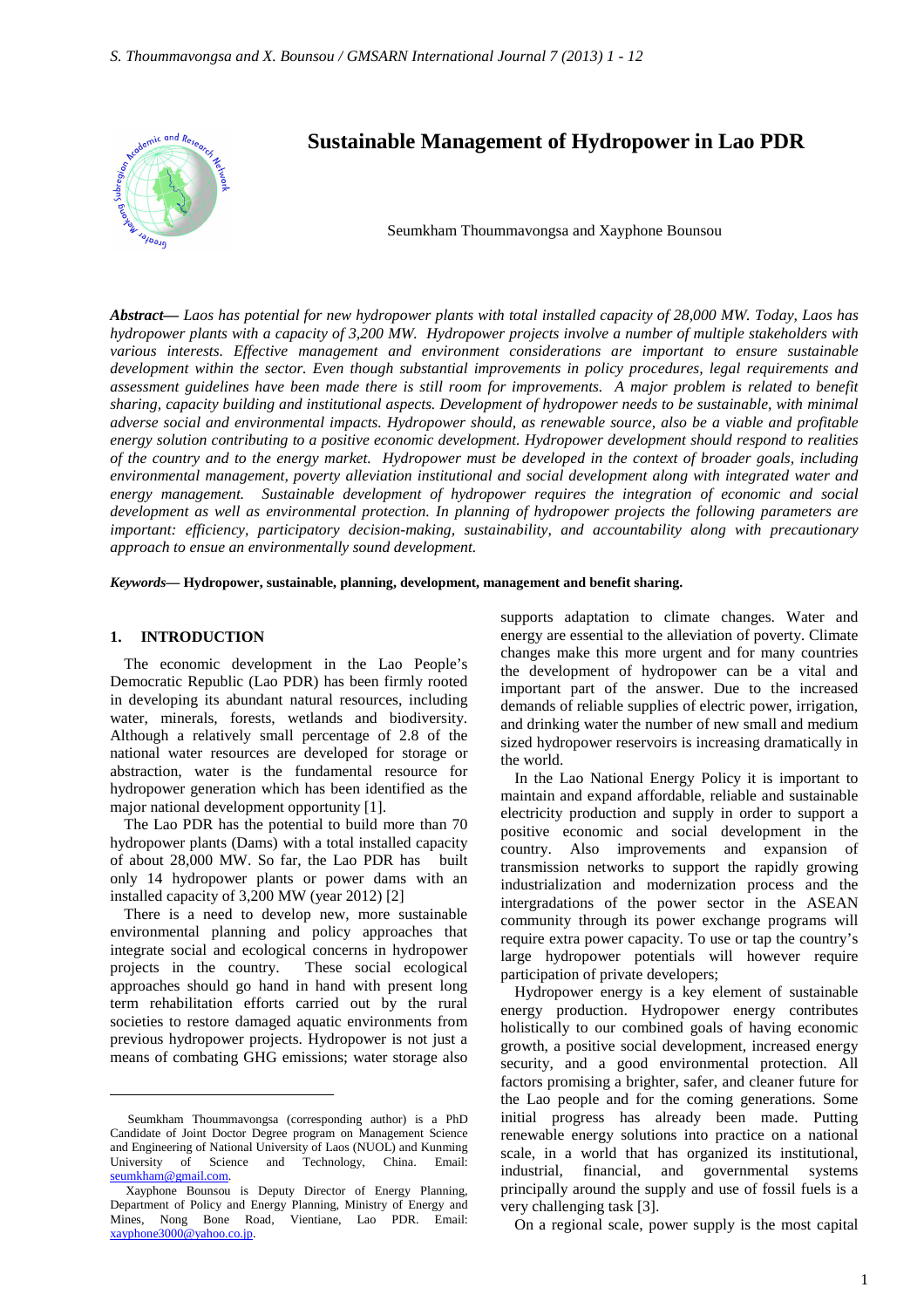intensive sector of all. The industrial and commercial sector and every aspect of social progress are heavily dependent on reliable energy supply. At the same time there are significant scopes for the development of hydropower on the existing power production structure and the modernization of the existing hydropower plants to improve efficiency and development of hydropower plants to provide energy to rural, remote and undersupplied regions. The development, renovation, and rehabilitation of these existing hydro power plants will together with new hydropower projects, lead to a situation where significant additional clean and renewable energy capacity can be achieved.

The purpose of this paper is to analyze socio-economic and environmental sustainability considerations to be developed in the Lao PDR. The paper discusses the existing environment aspects associated with hydropower planning, development, and other challenges related to that sector in the Lao PDR. The paper aims to highlight the problems and constraints in the hydropower sector and suggest some opportunities to meet the emerging challenges, the implementation of policies and institutional strengthening processes that will lead to an improved and sustainable development of the hydropower sector in the country. Furthermore, the paper can be considered a discussion paper which can help and give some guidance of how to integrate sustainable development and management considerations into hydropower planning, development and management. It also provides policy makers related to Theun Hinboun Hydropower Expansion with the kind of information they need in order to achieve a better understanding of the environmental, social and economical implications of hydropower developments and management.

# **2. HYDROPOWER DEVELOPMENT AND MANAGEMENT CONTEXT**

The Lao PDR is in the midst of relatively rapid economic growth and natural resource development. Hydropower, mining and agriculture are major sectors. Urban areas are also growing as the population reallocate as a result of the commercial and industrial development in the major towns in Lao. As a result, there are increasing pressures on the environment and an increasing need to manage natural resources in a sustainable manner. The Hydropower generation has been expanded from 33 MW in 1975 (independent power production) to 1,937 MW in 2010. 99.8% of the power production is based on hydropower, 0.07% (1.51MW) from diesel generators and 0.02% (0.47MW) from Solar Power installations [7]. Currently, the electrification ratio in the country is approximately 80% or 1,060,413 households in 2012 and is expected to increase to 90% in 2020.

Hydropower has been perceived and promoted as a comparatively clean, low cost renewable source of energy that relies on proven technology [11]. Except for the reservoir development, which gives the hydropower a big water footprint, [4] it is a non-consumptive use of water. At the same time, the hydropower can also be viewed as a large 'ecological footprint' as it has substantial impacts on the natural environment because of its use and reliance upon the existing natural resources [5].Further, classified as a clean, renewable energy resource, hydropower can reduce the net production of greenhouse gasses by moving economies to a lowercarbon future by replacing other forms of power generation [6].

There are risks inherent with the development and operation of hydropower. These risks cover a range of financial, engineering, hydrologic, geological, and market concerns with particular attention to environmental protection, social aspects, resettlement and relocation of people. Hydropower reservoirs have a large number of potential cross-sectional impacts including changes of downstream flows and water quality, dam safety, reservoir fishing, resettlement, ecological impacts, and flood control [10, 11]. As a consequence of a wide variety of impacts and risks, the definition of acceptable hydropower development has changed into a situation where it is needed to ensure the core principles and parameters of sustainable development [8, 9].

# *2.1 Sustainable Development*

The Brundtland Commission's report defined sustainable development as "a development which meets the needs of current generations without compromising the ability of future generations to meet their own needs". The concept supports strong economic and social development, in particular for the low income people. At the same time it underlines the importance of protecting the natural resource base and the environment. Economic and social well-being cannot be improved with measures that destroy the environment. Intergenerational solidarity is also crucial: any development has to take into account its impact on the opportunities for future generations [12].

Sustainable development requires the integration of three components – economic development, social development and environmental protection – as independent, mutually reinforcing pillars. Eradicating poverty, changing unsustainable patterns of production and consumption, and protecting and managing the natural resource base stressing the economic and social development are overarching objectives of, and essential requirements for sustainable development [12].

International organizations like the International Hydropower Association (IHA) [13] and the World Commission on Power Dams are among the international financiers [14] who have produced guidelines for how to promote greater consideration of environmental, social and economic aspects in the sustainability assessment of hydropower projects. This also accounts for the guidelines for the management and operation of existing hydropower schemes.

While there are disagreements on some aspects relating to WCD's detailed recommendations, there is a clear acceptance of the core values listed in the report, which are equity, efficiency, participatory decisionmaking, sustainability, and accountability [13].

Also the values of precautionary approach and ecoefficiency to environmental management have been used in developing sustainable hydropower. The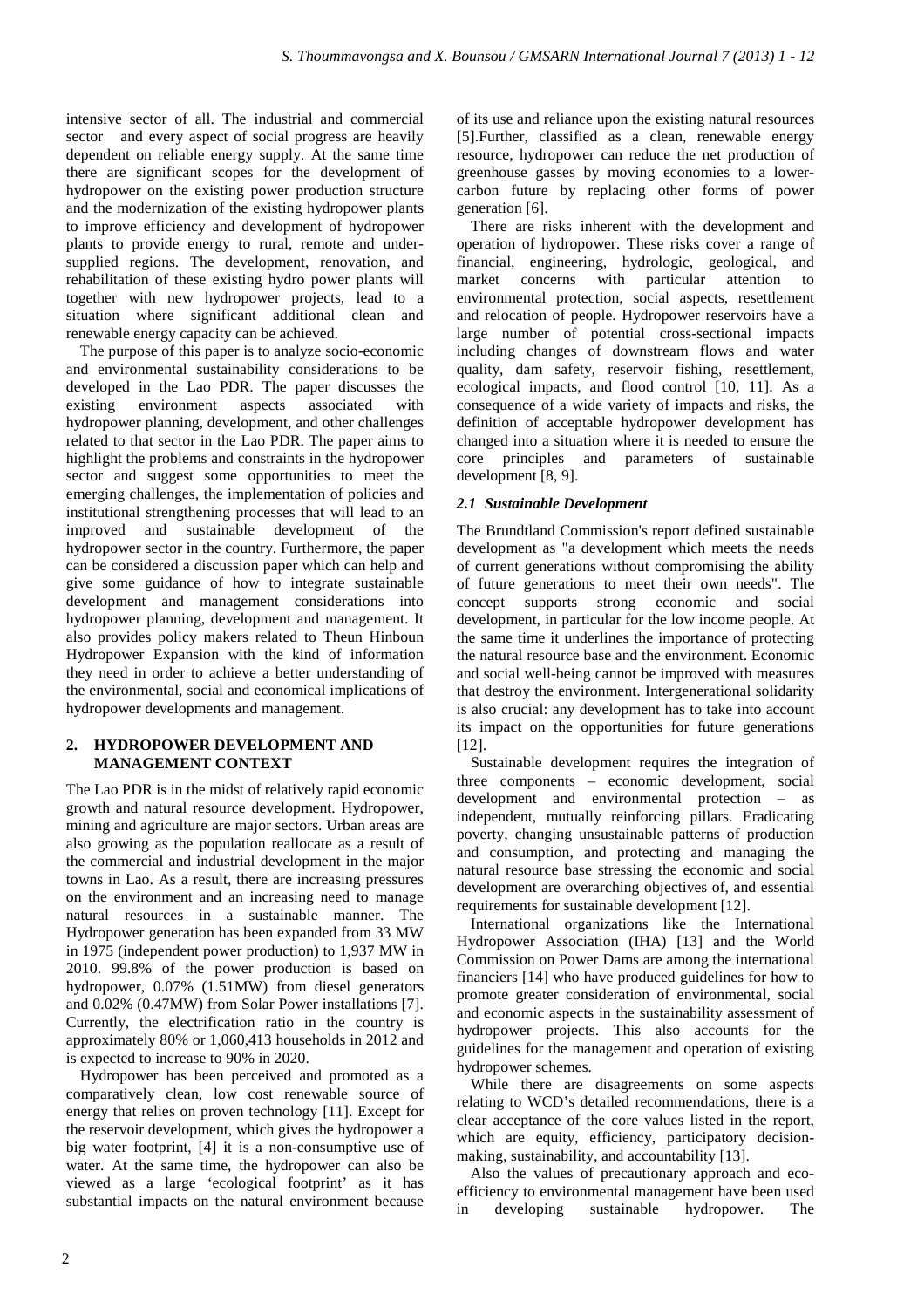precautionary principle and the principle that preventive action should be taken can guide the decision makers in the hydropower sector and eliminate some of the risks and uncertainties in the sector. [15].

Some of the precautionary principles are made in the Rio Declaration on Environment and Development, 1992, where it is stated that: Where there are threats of serious or irreversible environmental damage, the lack of full scientific certainty shall not be used as a reason for postponing cost effective measures to prevent environmental damages. This statement may be extended to include any risk, such as economic, ecological or social risks [16]. IHA [13] believes that the evaluation of the hydropower generation options should be based upon life-cycle analysis of alternative technologies,, the scientific and technical uncertainties taken into account.

Eco-efficiency is based upon the idea that doing more with less – is the core of the business case for sustainable development. Combining environmental and economic operational excellence to deliver goods and services with lower external impacts and higher quality-of-life benefits is a key factor in pursuing sustainable development strategy for the hydropower business [17].

At the domestic level, good governance with sound environmental, social and economic policy, together with democratic institutions responsible to fulfil the needs of people, following the prevailing laws and taking the necessary anticorruption measures are carried out on the basis of sustainable development [17]. Sustainability is based on due considerations given to interrelationships and integration of competing needs. Therefore, it is of prime importance that the national and/or regional policy context takes into account all cross-sectional issues, for example through Integrated Water Resources management (IWRM) [17].

Hydropower development must adopt the dual perspective of integrated water resources management and sustainable energy development. [14]. Integrated water resources management is about strengthening frameworks for water governance to foster a good decision-making in response to changing needs. Here, the rather universal definition of IWRM "as a process that promotes the coordinated development and management of water, land and related resources in order to maximize the economic and social welfare in an equitable manner without compromising the sustainability of vital ecosystems" is important [18]. Such decision support systems as IWRM are particularly appropriate and useful in hydropower development during the implementation process with a participatory, transparent multi-stakeholder approach [16].

Certain forms of benefit sharing (national‐to local) should be used in order to achieve poverty reduction targets. This is important when poverty levels in hydropower project areas often are much higher than the provincial or national averages. This benefit sharing approach should be done for a period of time until poverty levels are reduced to acceptable levels. Only then it is possible to focus on other socio‐economic issues that the authorities consider important [36].

The following figure shows the evolution in the view and treatment of power dam affected communities



**Fig. 1. Era of Typical Practice** 

The above figure illustrates the development in the hydro power sector the last three decades.

 The Lao National Sustainable Hydropower Policy (NHSP) is founded on three important principles: (a) *economic sustainability* relies upon the maintenance of the renewable resource base, and the use of nonrenewable resources to support the development of other factors of production; (b) *social sustainability* is based upon the principles of public involvement and participation, including, mutual understanding and consensus; (c) *ecological sustainability*, which relies upon the avoidance if irreversible environmental impacts such as the loss of biodiversity loss, accumulation of persistent pollutants, or disruption of ecological cycles [19].

# **3. METHODOLOGY**

The paper is based on an empirical analysis of primary and secondary data and information; official government documents and relevant literature, a series of workshops of the Future Resource and Economy Policies in Lao PDR until 2020 as well as interviews with government officials and power sector and environmental experts.

#### **4. SUSTAINABLE MANAGEMENT OF HYDROPOWER IN LAO PDR**

#### *4.1 Social and Environmental Sustainability*

Hydropower development in Lao PDR needs to be sustainable with minimal adverse social and environmental impacts, while remaining a viable and profitable energy solution supporting the economic development in the country. When planning new hydropower projects, site selection, design, construction and operation of hydropower projects there is a need to consider the environmental and social impacts in a manner suitable to the environment and to the society. The Government is currently committed to reduce the existing dependence on fuel wood and imported fossil fuels by promoting to the extent possible to use renewable resources for production of electrical energy [20]. The rural Lao remains an essentially agrarian society, and the livelihoods of its people are strengthened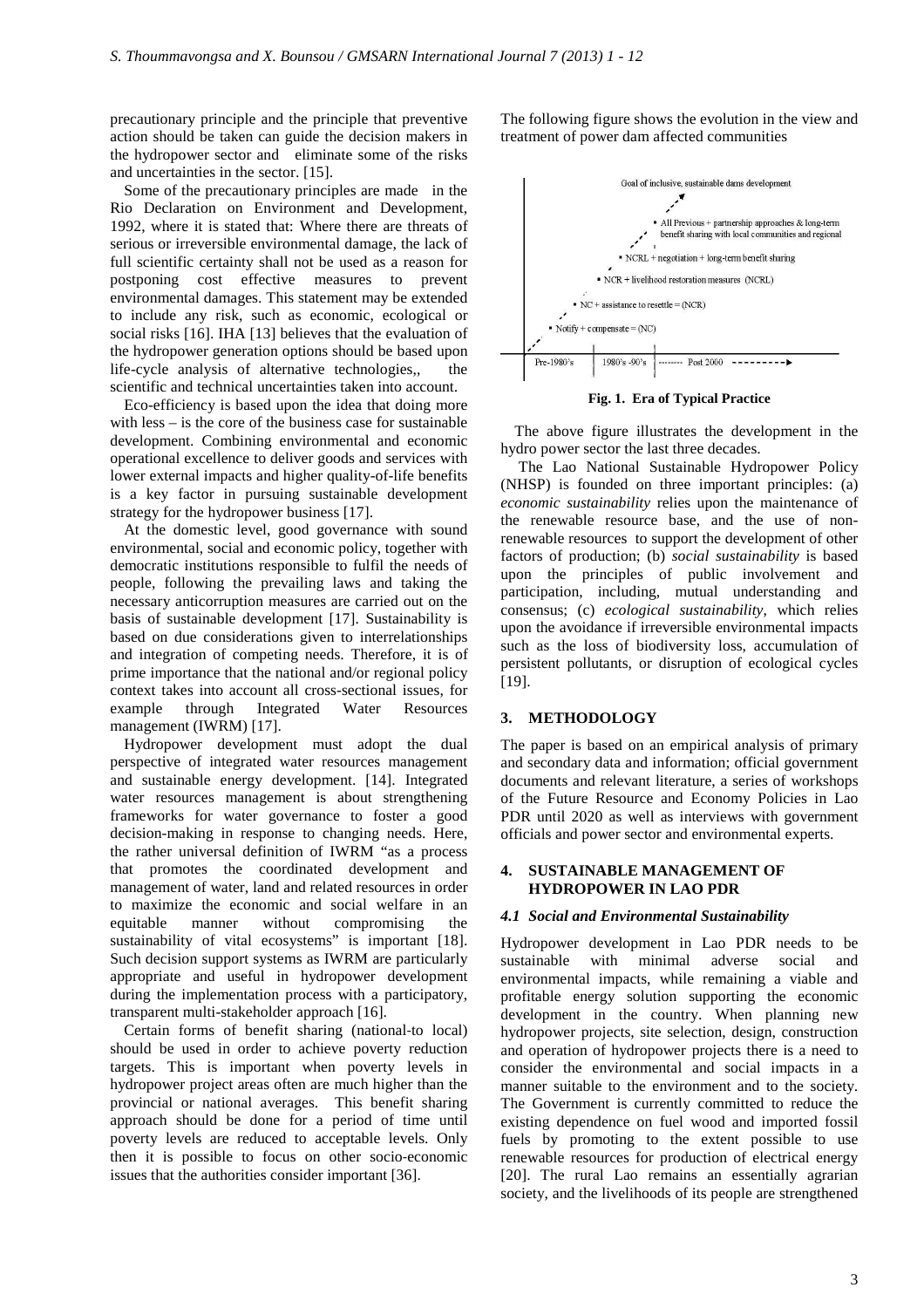by the presence of healthy and diversified ecosystems that provide them with living sustenance and additional income. Therefore the issue of sustainability is an important one [21].

The Lao Government has developed and improved the domestic legislation related to the hydro power sector; the Law on Water and Water Resources (1996), Forestry Law (2007 updated), Land Law (1997, amended in 2003), Agriculture Law (1998), and Environmental Protection Law (1999) to deal with sustainability and environmental conservation issues. The present legislation together with various regulations ensures sustainable development within the hydropower sector.

According to the Environmental Protection Law (1999), and Decree on Environment and Social Impact Assessment No. 112 (2010), the hydropower projects with an installed capacity of more than 15 MW must produce an Environment and Social Impact Assessment (ESIA) Report and an Environmental Management Plan (EMP) [22]. The Electricity Law (2011) furthermore stipulates that investors in electricity production have an obligation to protect the environment; take the necessary social, environmental considerations. The assessment consists of the following main contents or sections: 1. Assessment of environmental impact in each case, together with proposals of methods and measures for solving or mitigating any adverse impacts on the environment, water resources, land surface or underground, ecology, biodiversity and aquatic and wildlife animals habitats; 2. an estimate of the damage and resettlement issues of people affected by the electricity project; 3. Means to mitigate the impacts of water volume, including the accumulated impacts of the downstream reservoir of the dam; 4. Cover the expenses for restoration of the impacts mentioned in section 1, 2 and 3 of this Article. These extra costs shall be incorporated into the total project cost [23]. Moreover, the recently enacted Lao Technical Electric Standards provides all the necessary guidelines to maximize power dam safety during construction, operation and management. The Lao ESIA process is largely compatible with international standards and guidelines for conducting ESIAs, and the bottom line is that construction activities cannot start before an approval from the Ministry of Natural Resources and Environment has been granted. [10]. The social and environmental safeguards used by the International Development Banks have enhanced the implementation processes of many hydropower developmental projects in Lao PDR, which in general lacks the necessary human and technical skills, and financial resources.

Concerning the Nam Theun 2 Hydropower Project, a lot of lessons has been learnt from previous experiences. Now, issues like environmental impact and resettlement have been addressed and have resulted in revised project preparation and implementation [25]. The aim of the National Policy on Environmental and Social Sustainability of the Hydropower Sector in Lao PDR now makes it possible to ensure that the principles of social and ecological sustainability are fully integrated into all large scale hydropower developments. Thus, it is now possible to replicate some of the experiences obtained from the Nam Theun 2 Project in other hydropower investment projects even though it is not possible to use the Nam Theum project as a standard [27].

It should here be mentioned that hydropower projects in the past did not allocate budget to secure for social and environmental sound sustainability solutions while the newer projects such as Nam Ngum 1 Hydropower Dam, allocated up to 8 % (62 USD million) of the project cost on the matter as an influence of the government policy and law on social and environmental management.

Several studies have been carried out on the economic environment of the relocated households and local communities around the hydropower sites. Most of the surveys indicate that the annual family income has increased approximately by 50%. Besides, the local communities changed their livelihood based on agricultural cultivation to other activities such as fishery, tourism, retail, and other commercial activities. As a result, not only family income has improved, natural environment and livelihood have also positively been influenced.

The following figure shows the average income by zones (2008-2011) for the Theum Hinboun Expansion Project (THXP) [39]



**Fig. 2. Average income in all zones covered by the THXP region** 

# *Lessons Learnt from resettlement of Theun Hinboun Expansion Project*

The planning for large Nam Theun 2 Hydro Power Project was a key factor in terms of introducing a resettlement policy in the Lao PDR. Prior to Nam Theun 2 Project no specific reallocation or resettlement policy was in place. Furthermore, the implementation of hydropower projects was not consistent with donorfunded project requirements for a wide range of studies and standards conditional to financing. Many projects were implemented with low levels of compensation and limited follow-ups. With regard to resettlement, the physical relocation of villages and people has primarily been based on providing the basic essential infrastructure, such as roads, with little long-term support for positive livelihood development. The Nam Theun 2 Project's resettlement Action Plan involved the draft of a Resettlement policy for the whole country. The WB and ADB, as well as other lenders, insisted that the project is prepared and implemented according to their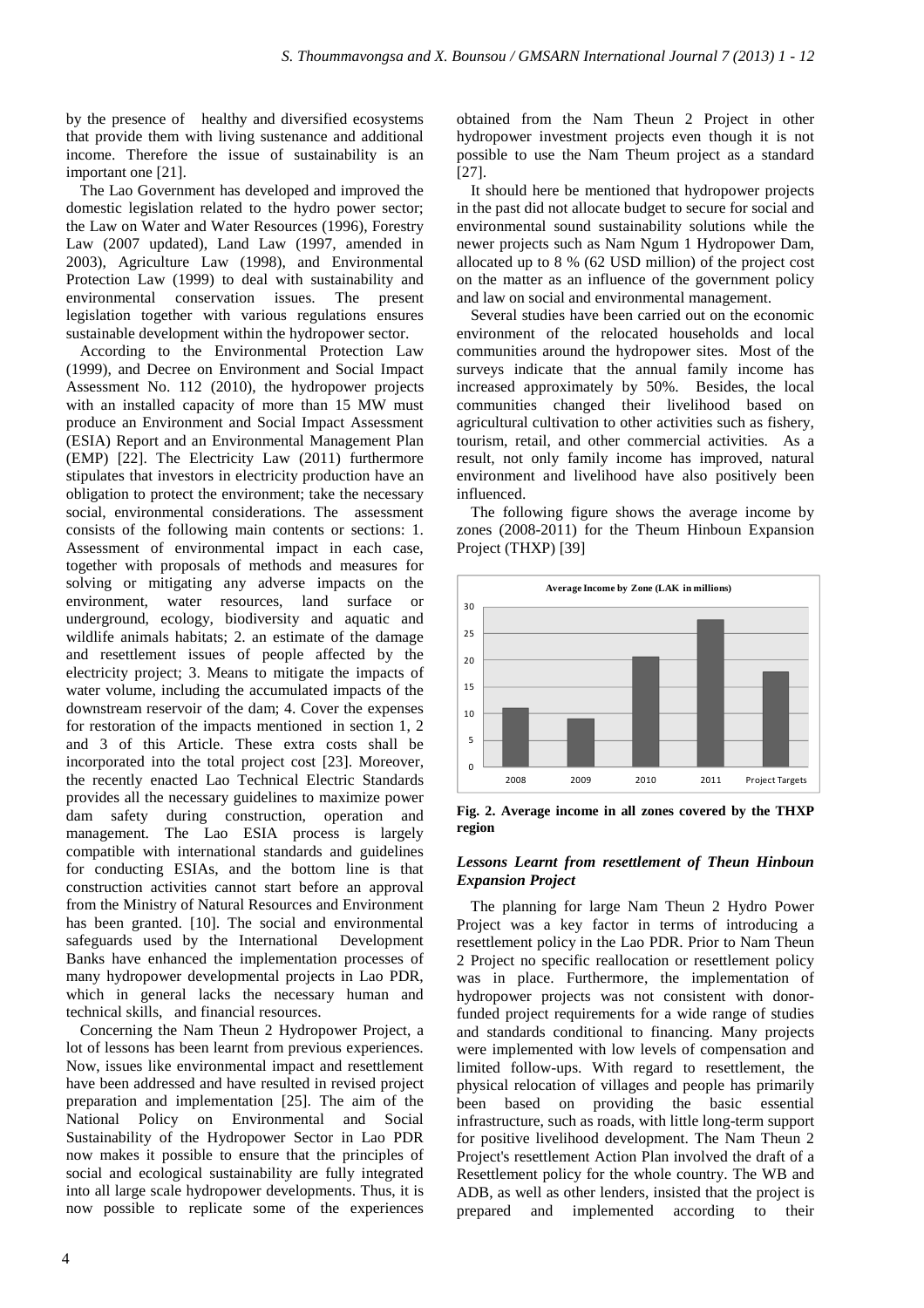#### requirements.

A clear policy and institutional structure was required and the legislation needed for this was developed in 2003. The Theun-Hinboun Expansion Project's (THXP) feasibility phase started in 2003 and was prepared in accordance with the new resettlement policy and regulations.

The Theun Hinboun Expansion Project (THXP) is an expansion on the existing Theun - Hinboun Power project (THPP), which was the first private sector Build-<br>Own-Operate-Transfer (BOOT) hydropower Own-Operate-Transfer (BOOT) hydropower development in the county. It is located on the Nam Theun, a major river in the central Lao PDR, approximately 100 kilometres upstream of the confluence of the Mekong and the Nam Theun/Kading. From the Nam Theun basin water flows at a rate of 110m<sup>3</sup>/sec and is diverted through a tunnel to a powerhouse (with a generating capacity of 220 MW) and then discharged through a tailrace canal and regulating pond into the Nam Hai, a tributary of the Nam Hinboun. The dam has a height of 25m and a 197m long overflow weir, creating a head pond which allows 15-million m<sup>3</sup> storage volume). This result is higher water levels along a 24-kilometre stretch of the Nam Theun, but not higher than the natural flood levels. As the dam has no flood zone due to the "run-of-the-river" design no resettlement of the population was required.

## *Resettlement Planning for THXP*

The preparation of the RAP was carried out by consultants in accordance with ADB safeguard policies and requirements and Lao resettlement policy (2003). People involved in this project had the advantage of the completed studies and lessons learnt in preparing such documents from the NT2 project. The Company, THPC, was committed at the start to follow the prescribed guidelines and managed to develop high standards of social and environmental mitigation and sustainable development. The owners (20% Statkraft from Norway, 20% GMS of Thailand and 60% Electricite du Laos) provided funds for early preparation and even prepared the ESIAs before the final financing aspects were in place.

The entitlements for the Resettlement Action plan such as compensation for all forest and crops and other nonremovable assets are now important elements A disturbance allowance was also provided together the transportation costs related all goods and commodities when reallocating to new locations. New houses were constructed in close consultation with resettles and communities. Houses between  $60m^2$  and  $70m^2$  houses were constructed, and for each family a l800m2 housing plot was provided for vegetable production, fruit trees and small livestock, as well as one hectare for rice production land (potentially irrigated) and ½ hectare for upland crops.

Improved services (schools and health centres) were provided with 3 year health coverage, improved infrastructure - roads, water supply, electricity and community buildings, Technical Assistance for livelihood development. All commitments which

resulted in an approximately 50% increase of average income compared to the pre-project incomes.

At Financial Close in October 2008, the Social and Environmental Division (SED) of the THXP had over 100 fulltime and seconded government staff work on consultations, health, social management, infrastructure, agriculture and environmental monitoring programs. Resettlement of the first group of 156 households from the two villages closest to the dam construction site was undertaken from March to May 2009, less than six months after the financial agreements was signed. All the necessary planning had been done well in advance, and many social programs were started and partly implemented before the construction activities for the power plant started and there were other serious commitments to improving lives and livelihood for the involved and affected people. In general, the following parameters were used:

- Flexibility in implementation details based on sound principles and legal requirements;
- Lengthy and detailed consultations with resettlers and host villagers;
- Additional measures for addressing vulnerable groups and small ethnic minorities;
- Livelihood activities started-up immediately after relocation to the new location;
- Completion of compensations and other payments were done as promptly as possible;
- Implementation of a monitoring system of key indicators to show changes and progress each year.

#### *Successful Aspects of Resettlement Implementation*

A number of actions were carried out during preparation and implementation that turned out to be successful in achieving goals and positive results. Examples to be explained in this paper will be limited to:

- Preventative measures Setting up programs prior to construction start up activities can be broadly classified as "preventive measure" as their aim is to avoid potential negative impacts.
- Staffing up the THXP has the advantage of using existing staff from the first project;
- Participatory approaches Site Selection Participatory and public approaches take more time and are open-ended by nature, potentially posing and challenge to project development and implementation.
- Establishing procedures and formats. During implementation phase , managers focused on carrying out programs and are applying on system to be in place to enable them to work efficiently and effectively;
- Monitoring approach. THXP was planned with one very important goal in mind: to show that a large hydropower project with resettlement and other impacts can be successfully mitigated and project affected persons could indeed become project beneficiaries [38].

The policy promotes an integrated approach to river basin management with multiple projects on a single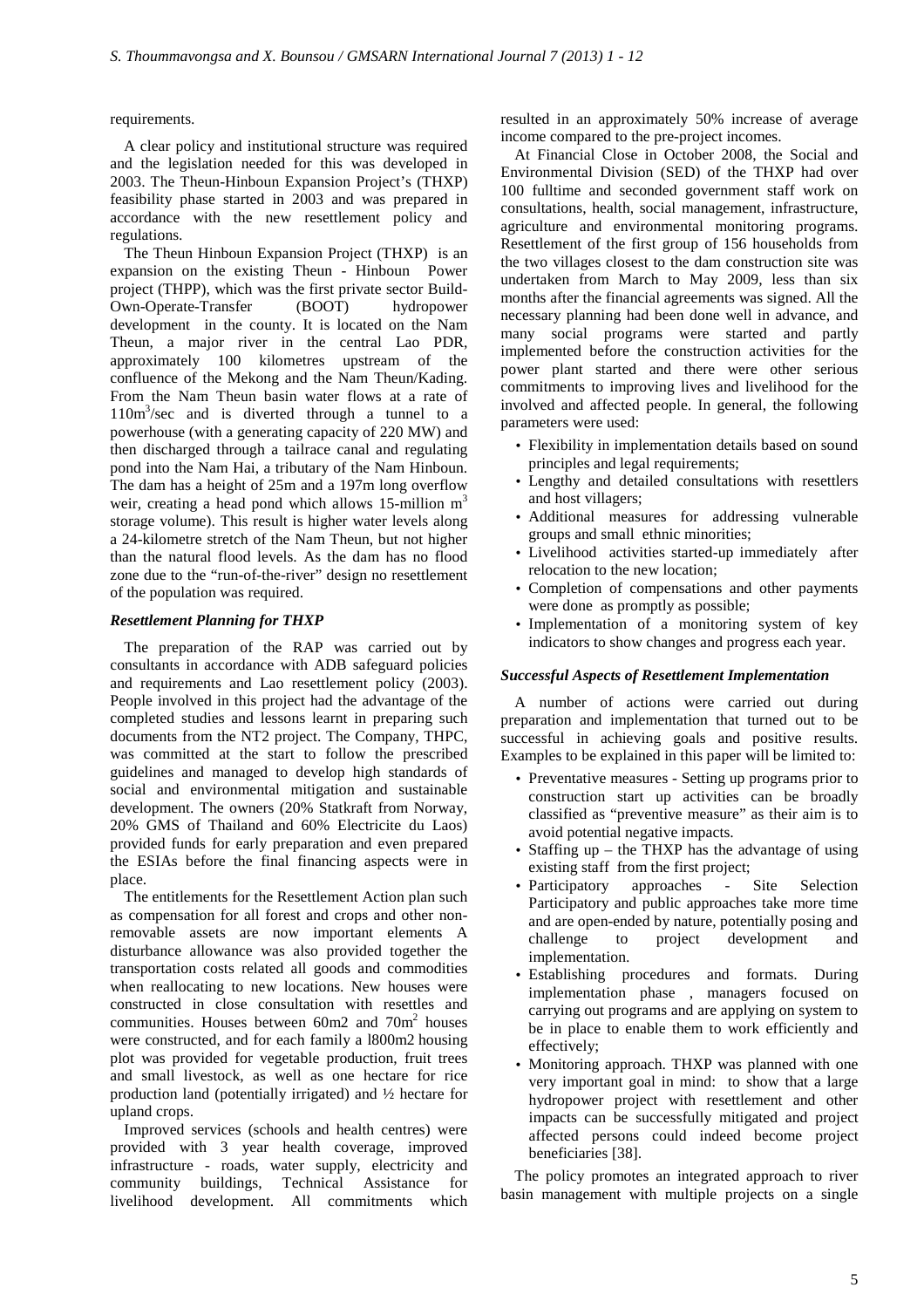river. Cumulative impacts are to be recognized and measures required for their mitigation. Some of the main elements of the policy are a broad definition of project affected people and their right to sustainable development options, free prior and informed consultation, disclosure of project consultation reports, compliance with oversight from third-party agencies, and project revenues to cover the costs of environmental and social safeguards through the Environmental Protection Fund (EPF) established in June 2005 [28].

The Environmental Protection Law stipulates an EPF (2011), which has specialized funding "windows" for the collection, management and distribution of funds from large-scale water developers such as hydropower. Hydropower projects are supposed to contribute a percentage of the revenues to the Environment Protection Fund, which would then distribute the funding to ensure institutional capacity building, environmental and biodiversity conservation programs. Some of revenue from Nam Theun 2 Hydropower Project now flows to the EPF [27]. The fund, however, has not been functioning properly, but the mechanism could potentially serve as a model for direct benefit sharing with affected and involved communities [27]. The establishment of the first Watershed Management Protection Authority in Lao PDR is also a result of the accomplishment of the Nam Theun 2 project. This Authority is responsible for the management and protection of the watershed of the Nam Theun 2 above the reservoir formed by the Nam Theun 2 hydro-electric dam [25].

The Lao EIA process is largely compatible with international guidelines for conducting EIAs. However, there is some unclear division or split of responsibility among various agencies, inadequate human and financial resources and inconsistency of legislation and regulations. In response to these deficiencies the Government has recently promulgated the binding approval of the environmental and social impact assessment (ESIA) and the related Compliance Certificate, as part of the concession acquisition process [27].

The key legal institutions and frameworks are in place in the hydropower sector in Lao PDR, they tend to be constrained by low institutional capacity. Shortage of human resources at key sector regulatory agencies including Water and Resources Environment Administration, Ministry of Energy and Mines and provinces have been a bottleneck for preparing environmental studies and social sustainability surveys in cost-effectiveness way and in compliance with relevant government policies and decrees [27]. There is a need to conduct thorough capacity assessments and prepare capacity building plans and to ensure proper funding for these activities. Comprehensive training activities and implementation of operational practices will be required. There is also a need to develop capacity for operation and maintenance after the concession period ends.

Major gaps remain between the formulation and implementation of legal instruments, and between the establishment and enforcement of rules and regulations. Important issues to be raised are the implementation and enforcement of the existing environmental regulations

and building of enforcement and monitoring capacity related to the hydropower sector. Implementation capacity for ESIA procedures needs to be strengthened within Ministry of Natural Resources and Environment and other relevant ministries. Especially, capacity building to monitor the implementation of environmental management and mitigation processes is highly required as well as awareness building of all actors at all levels to protect the environment.

ESIA still frequently fails to influence decision making, like for example, the case of Theun-Hinboun power dam shows [14, 21, 29, and 30]. There is a need to improve environmental governance at the same pace as current trends in foreign direct investments in the hydropower sector. There is also a need to encourage companies and other investors to commit to a high standard of investment policy and socio-environmental performance. By the approval and the use of the new ESIA Decree, ESIA procedures and process will become more transparent, including clear responsibilities of key agencies and project owners; (who is doing what and when?). Also the role of MONRE as the third-party regulating agency for all stages of approval and monitoring need to be strengthened, so it is possible to have clear requirement for social impact assessments, public involvement, and disclosure [27].

## *What is Lao PDR's energy roll-out strategy for the next ten years, and why does hydropower play such an important part in the strategy?*

The 2 main objectives of power sector development in Lao are: (1) to supply reliable and affordable power to all sectors of the domestic demand. Electrification ratio reached 73% or 756,604 households in 2010, increased by 15% compared to year 1995; The power ratio is expected to reach 80% in 2015 and 90% in 2020; (2) to export excess electricity to provide a source of revenues to fund the economic and social development in country and alleviate poverty.

Installed capacity was 200 MW in 1995 and would be 3,200 MW in 2012, and about 75% of this capacity is devoted for export. Furthermore, it is goal to export 12,500 MW or more than 85% of total installed capacity by 2020, substantially all from new hydropower plants;

Lao PDR chooses hydropower because we have large hydro potentials; hydropower is clean, zero carbon emission and because hydro power is a renewable energy source; hydropower offers more than power generation: No other method of generating electricity can create opportunities for providing water for human consumption and flood control, while generating clean and inexpensive electricity; hydropower is also a nonconsumptive use of water solution. Furthermore, the hydropower sector makes contribution of 33% of the GDP in Lao PDR (Wealth and Sustainability – Background Paper on Lao PDR Development Report 2009 by World Bank Group); nobody wants to stay an LDC, and if Laos wants to leave the Least Developed Country list by 2020, what other choices do we have? The only concern is to develop hydropower responsibly, conformed to sustainability criteria and with the Water, Food and Energy nexus approach [34].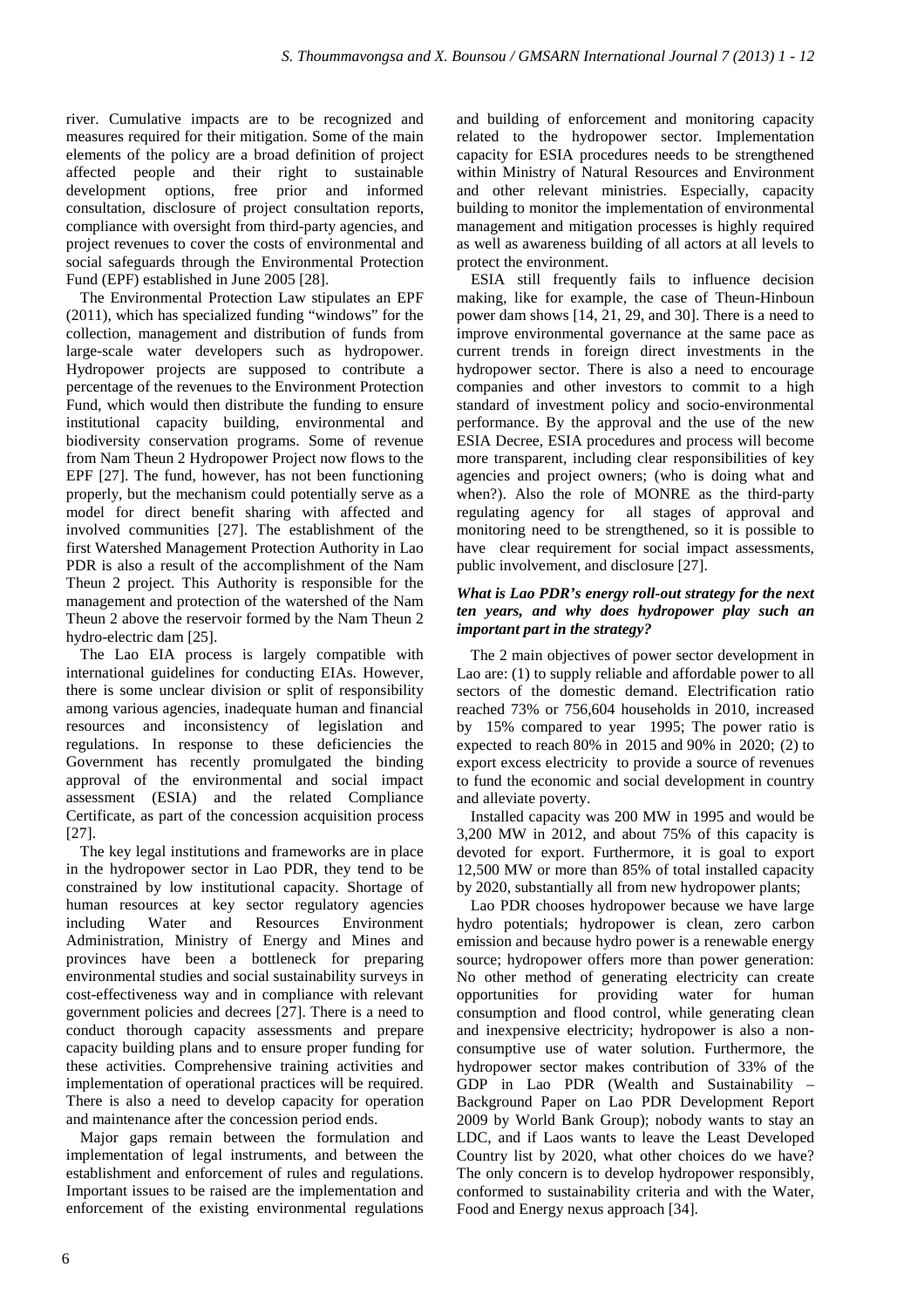# *If Lao PDR wants to become the battery of SE Asia, what is the biggest challenge it faces in the next decade? And how do we plan to overcome this challenge?*

Along with the development of large hydro power projects, we need to expand interconnections to the neighbouring countries to facilitate the present export of power, first on project-by-project basis and, ultimately, realizing the goals of integrated development and operations within Greater Mekong sub-region (GMS) and ASEAN.

The challenges: Interconnected High Voltage transmission infrastructures (network) are required to enable flexibility and reliability in dispatching the energy; in addition to the regulated environment, huge amount of investments are needed – substations and transmission lines – are necessary requiring equally huge amounts of financing resources. Large initial investments are required while long pay-back periods are expected.

Lao Government strategy: Grants and concessionary loans would be preferable to facilitate the development of the power transmission system, but investments by private sectors are also welcome and may also be needed at the initial stages of the interconnections, by individual independent power producers (IPP's) due to the different timeframe of generation projects.

We are furthermore convinced that the GMS/ASEAN power grids would be successful implemented because increased energy interdependence improves the relationship between countries and decreases risk, again improving the general investment climate in the country. The establishment of GMS/ASEAN grids will further support the optimum use of energy resources. Presently, 80% of all power generation in the region is nonrenewable, causing many environmental problems such as increased emission of greenhouse gasses, acid rain, toxic wastes, etc. There is a great deal of complementarities in the energy sector in South East Asia; for example, Lao PDR, Vietnam and Thailand could develop and utilize a combination of thermal and hydropower more efficiently through regional agreements. The 12,500 MW or 60,000 GWh of electricity generated using clean and renewable hydropower from Lao PDR will furthermore make an contribution to the reduction of 30-60 mil tons of CO2 emission every year, and the saving of 5 mil toe/y of fossil fuels in this region [34].

Institutional structures for oversight and monitoring include multiple government agencies have to be developed, yet there are evidently major gaps in implementation, some due to unclear and/or overlapping institutional responsibility mandates. There is a need for stronger vertical and horizontal institutional coordination across the government agencies and for building capacity to improve and enhance environmental and social monitoring activities. To develop financially sound hydro projects those are both socially and environmentally sound and will improve the living standards of Lao people.

# *4.2 Economic Sustainability*

There can be no sustainable development and good management without the demonstration of sound and equitable distribution of the economic benefits. For this reason economic considerations are essential in the decision-making processes associated with hydropower projects. The efficient use of economic resources requires that the best options are selected, that the alternatives have been carefully evaluated, and that there are no hidden and unforeseen costs that could emerge in the future.

Currently, energy demand growth has been rapid and the availability of confessional funds and grants of international development banks is not keeping pace with the increasing capital requirements of the power sector. Restructuring and reform of the energy and water sector in many countries including Lao PDR has changed the role of government in decision-making and planning, allowing private investors and corporations taking both financing and ownership roles in these projects [14].

The existing problems and weaknesses in private financing models (planning and procurement) can a negative impact to economic sustainability and effectiveness in Lao PDR. Promotion of independent power producer (IPP) projects in Lao PDR begins with an unsolicited proposal from a sponsor and, from this, a memorandum of understanding is drawn up and a concession ultimately negotiated. Concessions are awarded in the absence of competition after the sponsor has completed technical and environmental studies of the proposed project [31].

The private sector involvement on a significant scale however introduces problems for power planners in managing the uncertainty of IPP commercial operation date (COD) and a means of countering this risk must be found in order to ensure the private sector's role in domestic generation development to be dependable and constructive [31]. Delays in CODs lead to increases in interest accumulated on funds borrowed for construction activities and to delays in revenues accruing to the owner from the completed project [14].

Overall, the failure of project delivery (IPP) can be seen as one of problems related to the practice of awarding mandates for IPP projects as an unsolicited, negotiated transaction based on a BOT modality. Problems related to this approach include the lack of transparency and competition, the failure to filter out projects inconsistent with IPP program objectives, insufficient government control of project development, lack of government's capacity to assess competing development proposals and evaluate associated opportunity costs, a high degree of uncertainty on project outcomes, and unnecessary time commitments for all parties in Lao PDR [27, 31].

Developing new financial models require strong independent regulation and integrated resource planning [32]. There might be a need to establish a regulator to set domestic retail tariffs and negotiate wholesale export tariffs. Currently import tariffs are higher than export tariffs. The establishment of a regulator would mean tariffs could be pre-set before bidding power generation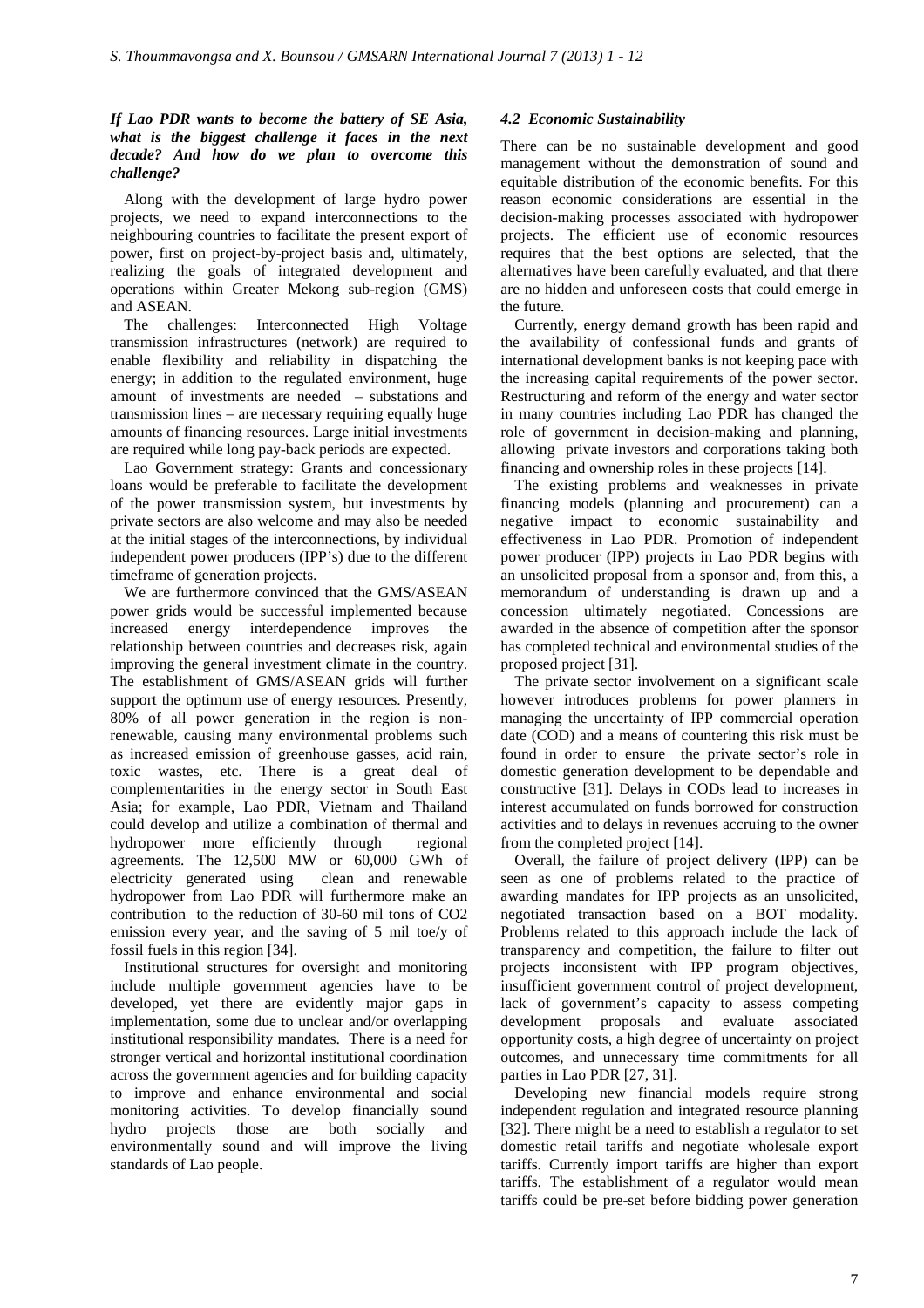concessions and bidding would therefore be on some other criteria's, perhaps the highest royalty payments. Also, a creation of a centralized Lao power purchasing agency or cooperative that could competitively bid power concessions within Lao PDR and could sell the off-take from some or all Lao power generation projects to domestic and/or foreign power purchasers is needed [31].

For Lao PDR it is important to develop a policy that defines the standard method for determining the fiscal benefits from hydropower projects. The Government needs to ensure that the less direct and longer-term benefits of hydropower projects are not overlooked in the planning process or penalized by short-term financing or tax regime requirements. With new developments, capital and operating costs should be taken into account over the lifetime of a project with a life-cycle assessment of project alternatives forming an integral component of assessment processes. Direct and indirect costs and benefits should be identified, and where possible quantified in monetary terms [33].

The Nam Theun 2 project cost US\$1.29 billion, of which US\$733 million was used for construction, US\$383 million was for the combined financial and advisory costs, another US\$94 million for NTPC management, and the remaining US\$80 million was for environmental and social cost.

The project development followed the World Bank's guidelines regarding environmental and social practice. Project development regarding the care of the environment and local communities will serve as an example for future projects of a similar nature. The Lao Government will earn annual revenue of US\$2 billion throughout the 25 year concession period. The projects assets such as the power plants will be handed over to the Government after the concession ends, under the build operate transfer basis.

In 2012 Nam Theun 2 expects to provide revenue of US\$27 million in royalties and dividend to the Lao government. Last fiscal year the company paid US\$19 million in resource use charges and dividend. The previous year, the company paid US\$5.4 million to the government.

With a strong commitment to the World Bank and the Asian Development Bank, the Lao Government will spend money on poverty reduction, education and healthcare services so that is can achieve the millennium development goals in 2015.

Lao PDR has seen progress in poverty reduction in the country over the past five years. This fiscal year, Laos expects to see a 2% drop in poverty to 22 percent thanks to the booming growth of the mining and hydropower sectors, which have created conditions for people to earn a better living.

Despite the strong economic growth over the past several years, Laos in one of the least developed countries in the world and still relies on foreign assistance.

The country needs about US\$700 million as Official Development Assistance (ODA) per year so that it can achieve UN millennium development goals in 2015. The ODA accounts for about 30 to 40 percent of the total

investment. The Government highly values the foreign assistance and contribution of development partners in the past but it want to build its own economy and strength. Today, the world economy is volatile, posing challenges for the least developed nations to survive [35].

# **5. CONCLUSIONS**

The Lao country's abundant water resources and mountainous terrain have allowed the Government of Lao to set up a master plan to develop hydropower and export large quantities of hydroelectric energy. Quick growth and steep forecasted size of the energy sector with respect to the economy and Government's revenues will put a lot of pressure to develop institutional environment, policies and fiscal framework to properly use natural resources in Lao PDR's development strategy. When planning and developing hydropower sector investment, ongoing development of the legal, institutional and regulatory environment and strengthening of the institutional capacity and improvements in the commercial position of EDL are issues to be considered in Lao PDR (FREPLA2020, 2009a).

Major problems of Lao hydropower sector relate to lack of capacity and poor institutional environment, such as insufficient quality of environmental and social assessments, ineffective regulatory framework, a lack of transparency, and the failure to conduct comprehensive consultations with all stakeholders. The opportunities and challenges of hydropower development are complex, and ultimately dependent on the resources, skills, and will to invest responsibly, with due regard to economic, environmental and social aspects of sustainable development and management. The governance gap remains a crucial challenge that will increase over time if the government does not take strategic and continued actions to enhance governance and institutional capacity. There is a need to better assess strategically the hydropower development options for Lao PDR and the use of hydropower development generated revenues to poverty reduction activities. The collective benefits to the country can be maximized if individual hydropower investments are assessed as part of a river basin approach (to understand cumulative hydrological, environmental and social impacts, as well as to increase the economic potential for any given level of impacts) as well as the energy sector development strategy (The World Bank, 2010c, p. 11).

Also there is a need for integrated planning approach which takes into account mining sector development as these sectors are closely interwoven mining sector being dependent on energy sector for its production. The mechanisms for accountability and democratic control and the needs for participatory approaches to hydropower planning and management need to be well recognized and to be strengthened in Lao PDR. Processes and activities related to risk assessment and management need to be established and developed in the energy sector. Currently the risk management lies on private sectors/investors shoulders and as for the risk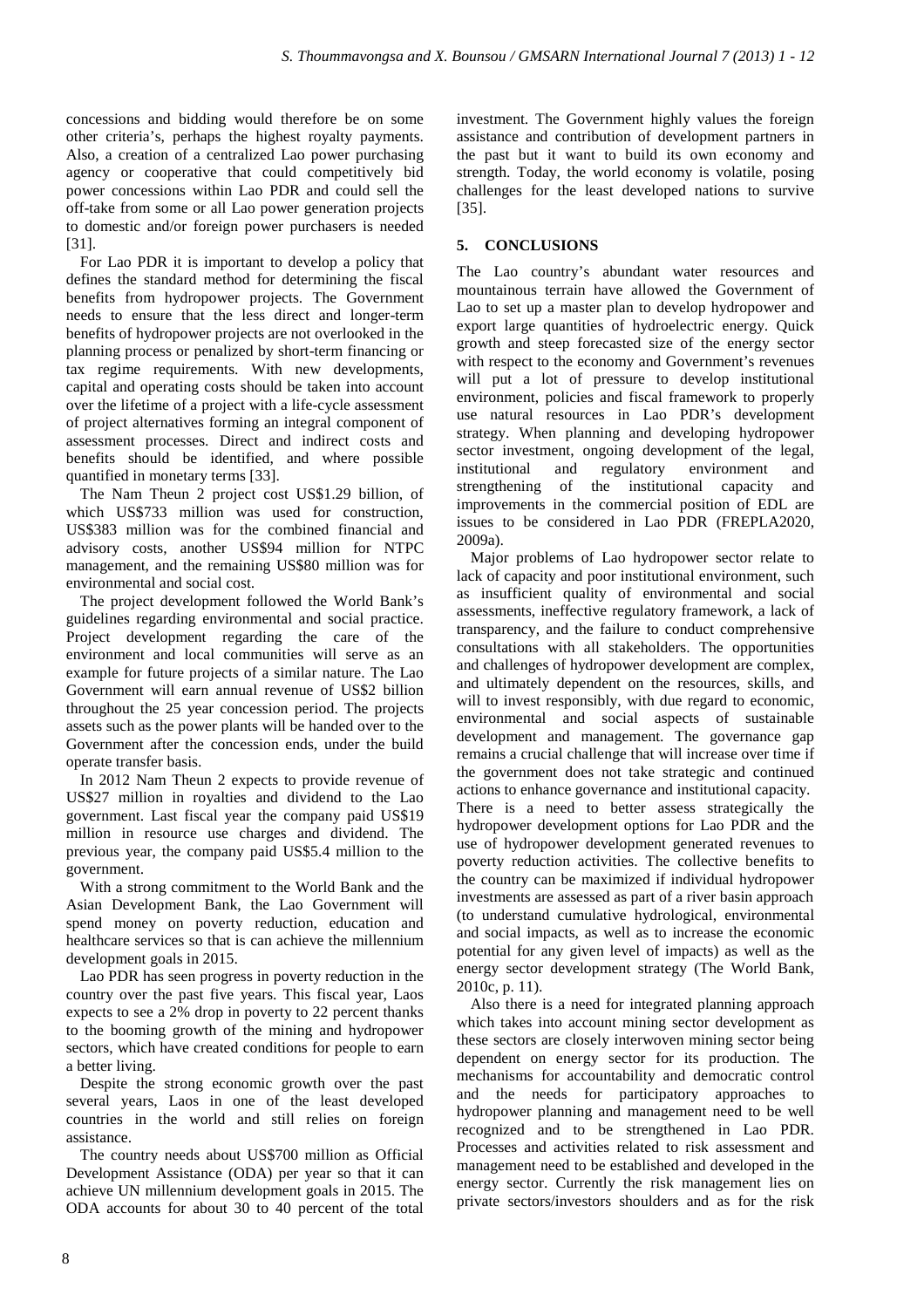management the Government has been relying on the multilateral development banks (H.E Somboun Rasasombath, 2010). There is need to conduct research related to this issue and to designate and define clear responsibilities of the risk assessment and management activities to the hydropower sector organizations.

The Lao Government has, during the recent years, put utmost efforts to enhance the integration of social, environmental, and economic benefits to all beneficiaries. It is evidenced that several laws and regulation have been issued, with close monitoring on implementation. The outcome is continuously being improved.

Obviously, sustainable management of hydropower can be achieved by balanced consideration of environmental, economical and social factors. The main goal of sustainable management of hydropower is to maintain adequate renewable hydro resources for sustainable electric power generation, and hence, to ensure sustainable revenue for the country. Besides, public involvement and participation, benefit sharing, setup workable institutional support and mechanism are also among the crucial factors for sustainable management of hydropower.

Lao PDR can and should definitely use its large hydropower advantages but should also learn a lot from other countries in relation to development of hydropower and from past mistakes. The country can draw on the lessons that are emerging from the Nam Theun 2 Project and Theun Hinboun Expansion Project which can generally provide a best practice example in socioeconomic and environmental management of hydropower projects

#### **REFERENCES**

- [1] For more information on impacts of hydropower, see Callander (2007), Greacen and Palettu (2007), Ministry of Planning and Investment, Water Resources and Environment Administration, UNDP Lao PDR and UNDP/UNEP PEI (2009), WCD (2000), the World Bank (2009b), and WREA (2008).
- [2] EBD (2012), "Powering progress", Department of Energy Business, available at: www.poweringprogress.org/
- [3] Renewable Energy Development Strategy in Lao PDR, 2011.
- [4] Gerbens-Leenes, W., The hidden water consumption; virtual water. HENVI Science Day 2009: Water Use and Climate Change, 2009, Helsinki University.
- [5] Callander, T., Environmental Impacts of Trade Liberalization in the Hydropower, Mining and Construction Materials Sectors, Lao PDR, Environment Assessment Project (RTEA) – Background Research Paper, International Institute for Sustainable Development (IISD), 2007.
- [6] Gürbütz, A., The role of hydropower in sustainable development. European Water, 2006.
- [7] DOE, 2010. Electricity Statistic of Lao PDR. Ministry of Energy and Mines, Department of Electricity, Vientiane.
- [8] Bird, J., Goichot, M., Makin, I., Moua, K. & Perera, P., Environmental consideration for sustainable hydropower development in the Mekongregion – a joint ADB, MRC and WWF initiative. Yangtze Symposium, 2008.
- [9] Jusi, S., Asian Development Bank and the case study of Theun-Hinboun hydropower project in Lao PDR. Water Policy, 2006.
- [10]Callander, T., Environmental Impacts of Trade Liberalization in the Hydropower, Mining and Construction Materials Sectors, Lao PDR, Environment Assessment Project (RTEA) – Background Research Paper, International Institute for Sustainable Development (IISD), 2007.
- [11]Greacen, C. & Palettu, A., Electricity sector planning and hydropower. Democratizing Water Governance in the Mekong Region, eds. L. Lebel, J. Dore, R. Daniel & Y.S. Koma, Mekong Press: Bangkok, 2007.
- [12]World Commission on Environment and Development **(**Brundtland Commission**)** published its report in 1987 www.unece.org/oes/nutshell/2004- 2005/focus\_ sustainable\_development.html.
- [13]International Hydropower Association (IHA), The Role of Hydropower in Sustainable Development, 2003, Online.www.hydropower.org/downloads /RoleOfHydropowerInSustDev\_IHA%20White%20 Paper.pdf.
- [14]World Commission on Dams (WCD), 2000. *Dams and Development: A New Framework for Decision-Making.* Geneva.
- [15]Harremoës, P., Gee, D., MacGarvin, M., Stirling, A., Keys, J., Wynne, B. & Guedes Vaz, S., Late Lessons from Early Warnings: The Precautionary Principle 1896–2000, Environmental issue report No 22, European Environment Agency, Luxembourg: Office for Official Publications of the European Communities, EEA: Copenhagen, 2001.
- [16]Ganoulis, J., Risk Analysis of Water Pollution, Wiley-VCH Verlag GmbH & Co. KGaA: Weinheim,, 2009.
- [17]Lehni, M., Eco-Efficiency; Creating More Value with Less Impact, World Business Council for Sustainable Development: Geneva, 2000.
- [18]Global Water Partnership (GWP), Catalyzing Change: A Handbook for Developing Integrated Water Resources Management (IWRM) and Water Efficiency Strategies, 2005.
- [19]GoL, 2005. National Policy for Environmental and Social Sustainability of the Hydropower Sector in Lao PDR (NPSH).
- [20]DOE, 2011. Renewable Energy Strategy in Lao PDR.
- [21]ADB, Environments in Transition. Cambodia, Lao PDR, Thailand, Vietnam, Asian Development Bank, 2000.
- [22]WREA (2010), Decree on Environment and Social Impact Assessment No. 112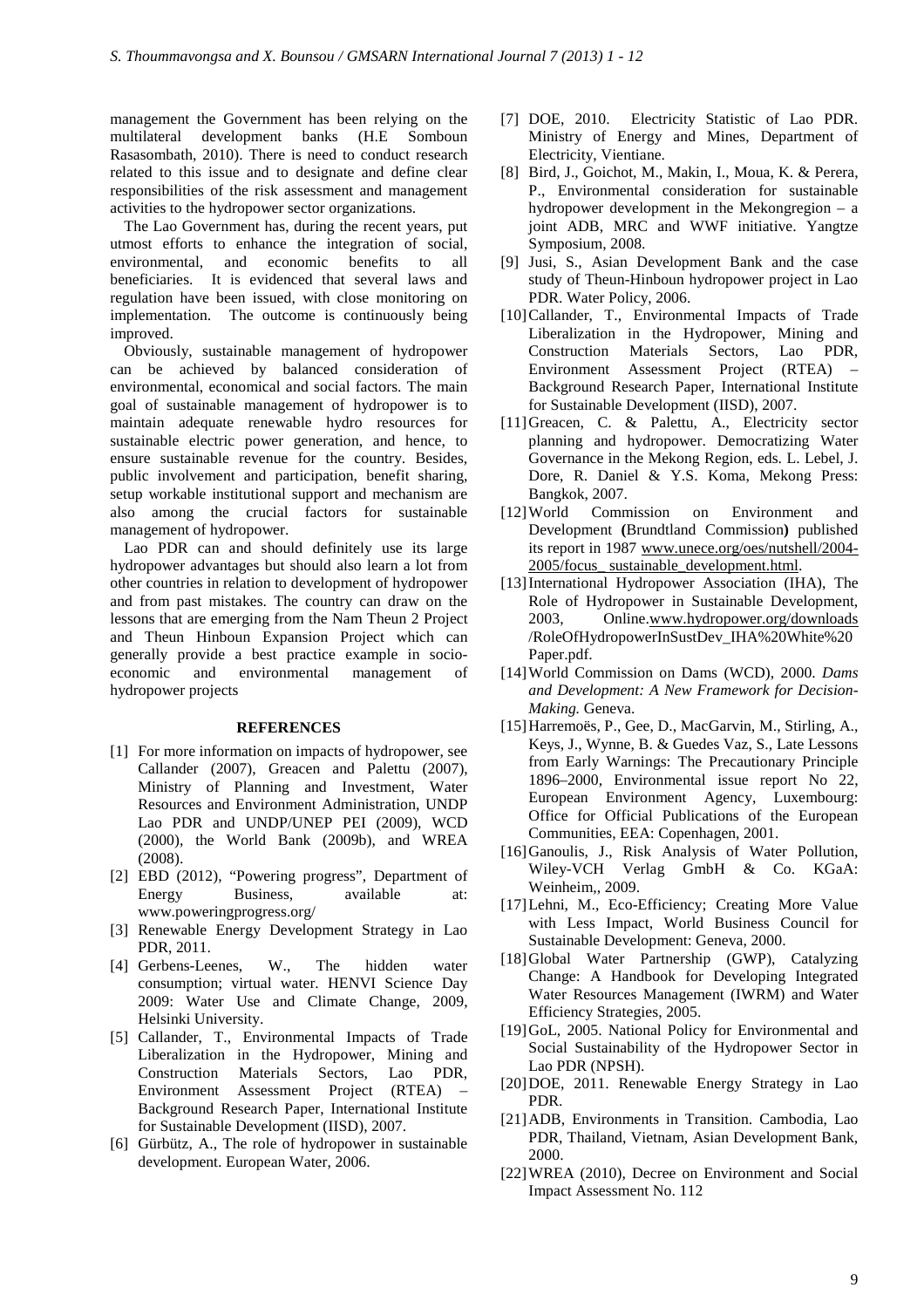[23] 2011, Electricity law, Hydropower News; 2012, Department of Energy Business (DEB), Powering Progress, Online:

www.poweringprogress.org/index.php

- [24]ADB, Reality check of the WCD guidelines. A case study for the Nam Theun 2 hydro-electric project in Lao PDR. Workshop to Discuss the World Commission on Dams Report Dams and Development, Asian Development Bank, 2001.
- [25](2010), "The Nam Theun 2 watershed management and protection authority", WMPA homepage, available at: www.nt2wmpa.gov.la/
- [26]Environment Protection Fund, www.laoepf.org.la/
- [27]The World Bank (2009b), Project Appraisal Document on a Proposed Grant in the Amount of SDR 5.0 Million to the Lao People's Democratic Republic for a Technical Assistance for Capacity Building in the Hydropower and Mining Sectors Project, Report No. 5091 8-LA, The World Bank, Washington, DC.
- [28] MRC (2009), "Initiative on sustainable hydropower", Draft Work Plan – February, Mekong River Commission, Vientiane.
- [29]Lawrence, S. (Ed.) (2008), Power Surge: The Impacts of Rapid Dam Development in Laos, International Rivers, Berkeley, CA.
- [30]Jusi, S. (2006), "Asian Development Bank and the case study of Theun-Hinboun Hydropower Project in Lao PDR".
- [31]Maunsell Limited and Lahmeyer GmbH (2004), "Power system development plan for Lao PDR", Final Report, Volume A: Main Report.
- [32]Greacen, C. and Palettu, A. (2007), "Electricity sector planning and hydropower", in Lebel, L., Dore, J., Daniel, R. and Koma, Y.S. (Eds), Democratizing Water Governance in the Mekong Region, Mekong Press, Bangkok.
- [33] Scanlon, A., Kile, R. and Blumstein, B. (2004), "Sustainable hydropower - guidelines, compliance standards and certification", paper presented at United Nations Symposium on Hydropower and Sustainable Development, Beijing.
- [34] 2012, interview questions for H.E. Viraphonh Viravong, Vice Minister of the Ministry of Energy & Mines
- [35] 2012, Vientiane Time, H.E. Viraphonh Viravong, Vice Minister of the Ministry of Energy & Mines-Dam Reduce Poverty in Lao PDR.
- [36]MRC Initiative on Sustainable Hydropower, 2011. Knowledge Base on Benefit Sharing, Vol. 1: Summary and Guide to the Knowledge Base (KB) Compendium.
- [37] 2012 Vientiane Lao PDR, 13th Asia-BusinessForum (AEBF-13) "Hydropower as Dominant Energy Option for Lao PDR" by H.E. Viraphonh Viravong, Vice Minister of the Ministry of Energy & Mines.
- [38] Stephen Sparks "Lessons learnt from Theun-Hinboun Expansion, 2012.
- [39] 2012, Social and Environmental Division Monitoring 2011 Final Report

#### **APPENDIX**

**Table A1. The existing and planning hydropower projects for EdL** 

|                | <b>Name of Project</b>  | <b>Installed</b>      | <b>Status</b>   |                         |
|----------------|-------------------------|-----------------------|-----------------|-------------------------|
| No.            |                         | Capacity<br><b>MW</b> | <b>Progress</b> | Commercial<br>Operation |
| 1              | Nam Dong                | 1                     | In Operation    | 1970                    |
| $\overline{2}$ | Selabam                 | 5                     | In Operation    | 1970                    |
| $\overline{4}$ | Se Xet                  | 45                    | In Operation    | 1990                    |
| 5              | Nam Ko                  | 1.5                   | In Operation    | 1996                    |
| 3              | Nam Ngum 1              | 155                   | In Operation    | 1997                    |
| 6              | Nam Leuk                | 60                    | In Operation    | 2000                    |
| 7              | Nam Mang 3              | 40                    | In Operation    | 2004                    |
| 8              | Se Xet 2                | 76                    | In Operation    | 2009                    |
| 9              | Nam Xong (Expansion)    | 6                     | Plan            |                         |
| 10             | Selabam (Expansion)     | 7.7                   | Plan            |                         |
| 11             | Se Xet 3                | 23.96                 | Plan            |                         |
| 12             | Nam Ngum 1 (Expansion)  | 40                    | Under Constn.   |                         |
| 13             | Nam Boun 2              | 15                    | Plan            |                         |
| 14             | Viengphouka (Fire coal) | 150                   | Plan            |                         |
| 15             | Houay Lamphan Gnai      | 88                    | Under Constn.   |                         |
| 16             | Kangsuaten              | 45                    | Plan            |                         |
| 17             | Se Xet 4                | 8                     | Plan            |                         |
| 18             | Nam Hinboun 1           | 40                    | Plan            |                         |
| 19             | Nam Khan 2              | 60                    | Under Constn.   |                         |
| 20             | Nam Khan 3              | 60                    | Plan            |                         |
| 21             | Nam Chainh              | 100                   | Plan            |                         |
| 22             | Nam Phark               | 30                    | Plan            |                         |

**Table A2. Existing and planning IPPs in Lao PDR** 

| N <sub>0</sub> | Name of Project | Installed<br>capacity (MW) | Annual Average<br>Energy $(GWh/y)$ | <b>Status</b>                 |                             |
|----------------|-----------------|----------------------------|------------------------------------|-------------------------------|-----------------------------|
|                |                 |                            |                                    | Progress                      | Commercial<br>Operation     |
|                | Theun-Hinboun   | 220                        | 1560                               | In Operation                  | 1998                        |
| 2              | Houay Ho        | 152                        | 450                                | In Operation                  | 1999                        |
| 3              | Nam Lik 1-2     | 100                        | 435                                | In Operation                  | 2010                        |
| $\overline{4}$ | Nam Theun 2     | 1080                       | 6000                               | In Operation                  | 2010                        |
| 6              | Nam Ngum 2      | 615                        | 2300                               | In Operation                  | <b>IOD 2011</b><br>COD 2012 |
| 7              | Xekaman 3       | 250                        | 982.88                             | $\bullet$ CA Signed 4/1/2006  | 2012                        |
| 8              | Nam Ngum 5      | 120                        | 507                                | $\bullet$ CA Signed 10/4/2007 | 2012                        |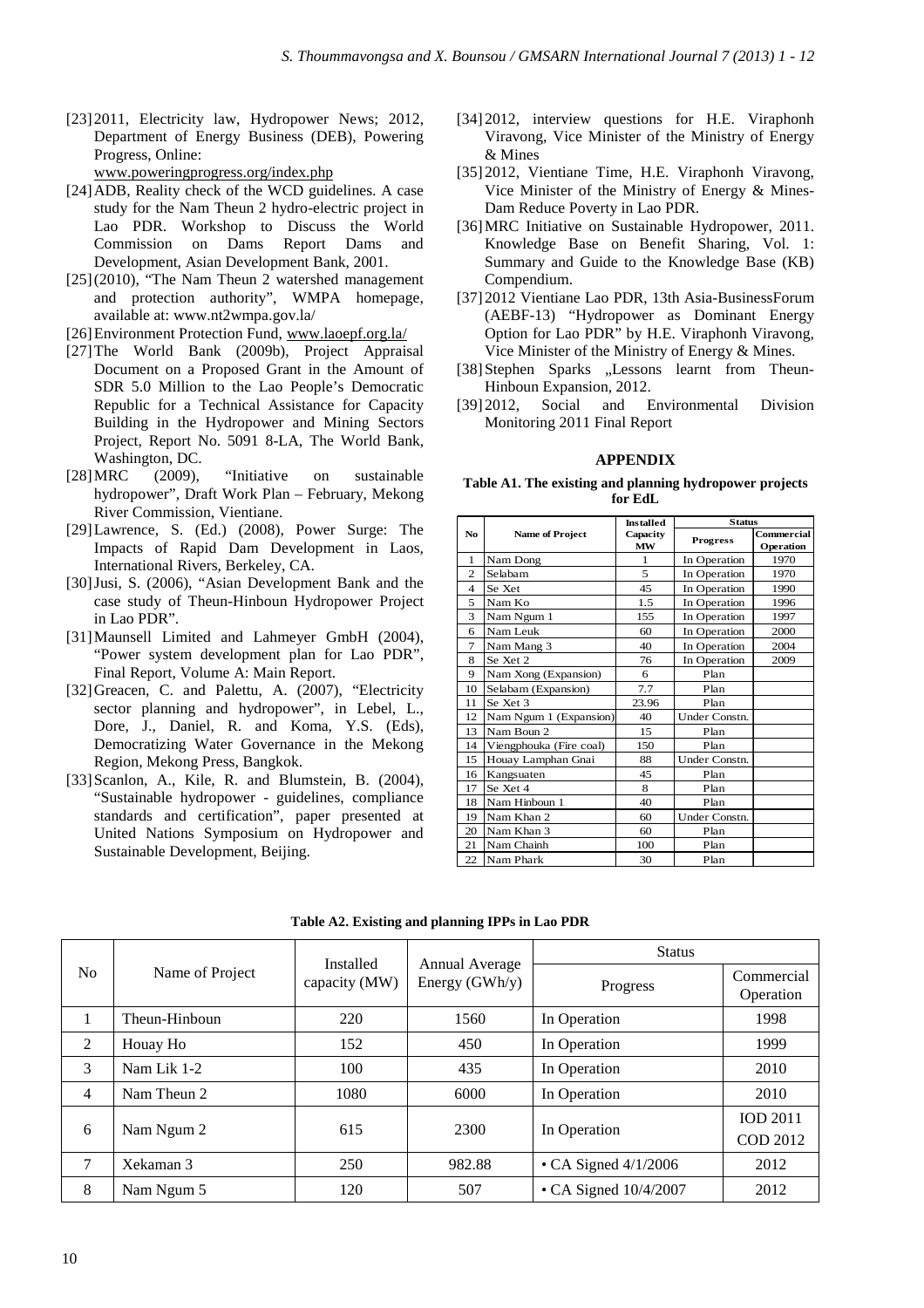| 9  | Theun Hinboun<br>Expansion | 280     | 4563      | • CA Signed 27/8/2008         | 2012 |
|----|----------------------------|---------|-----------|-------------------------------|------|
| 10 | Tad Salen                  | 3.2     | 17        | • CA Signed 3/2/2009          | 2012 |
| 11 | Hongsa Coal-Fired          | 1878    | 12582     | • CA Signed 3/11/2009         | 2015 |
| 12 | Xayaburi                   | 1285    | 5990      | • CA Signed 29/10/2010        | 2019 |
| 13 | Xekaman 1                  | 322     | 1098      | • CA Signed 10/2/2011         | 2015 |
| 14 | Nam Long                   | 5       | 37        | • CA Signed 21/3/2011         | 2013 |
| 15 | Nam Sim                    | 8       | 34        | • CA Signed 13/06/2011        | 2015 |
| 16 | Nam Ngiep 2                | 180     | 723       | • CA Signed 18/8/2011         | 2015 |
| 17 | Nam Ngum 3                 | 460     | 2047      | • PDA Signed 15/11/1997       | 2018 |
| 18 | Nam Theun 1                | 523     | 2016      | • PDA Signed 28/11/2004       |      |
| 19 | Nam Ngiep 1                | 290     | 1507      | • PDA Signed 27/4/2004        | 2018 |
| 20 | Xe Katam                   | 61      | 380       | • PDA Signed 20/12/2007       | 2016 |
| 21 | Nam Ou 1-7 (Cascade)       | 1156    | 5064      | • PDA Signed 15/10/2007       | 2016 |
| 22 | Donsahong (Mekong)         | 240     | 1756      | • PDA Signed 13/2/2008        |      |
| 23 | Nam Mo                     | 120     | 516       | • PDA Signed 30/3/2008        | 2015 |
| 24 | Nam Lik 1                  | 60      | 256       | • PDA Signed 8/4/2008         |      |
| 25 | Nam Sane 3                 | 65      | 440       | • PDA Signed 19/6/2008        |      |
| 26 | Nam Kong 1                 | 75-150  | 469-563   | • PDA Signed 23/6/2008        |      |
| 27 | Sekong 4                   | 300-600 | 1901-2119 | • PDA Signed 23/6/2008        |      |
| 28 | Xepian-Xenamnoy            | 390     | 1788      | • PDA Signed 14/11/2008       | 2018 |
| 29 | Se Kong 5                  | 330     | 1613      | • PDA Signed 19/6/2009        |      |
| 30 | Nam Phak                   | 45      | 307       | • PDA Signed 6/11/2009        |      |
| 31 | Nam Beng                   | 34      | 137       | • PDA Signed 10/3/2010        |      |
| 32 | Nam Mang 1                 | 57      | 201       | • PDA Signed 20/5/2010        | 2015 |
| 33 | Nam Tha 1                  | 168     | 721       | • PDA Signed 16/6/2010        |      |
| 34 | Nam Seuang 1               | 63      | 320       | • PDA Signed 11/8/2010        |      |
| 35 | Nam Seuang 2               | 141     | 718       | • PDA Signed 11/8/2010        |      |
| 36 | Nam Pha                    | 130     | 594       | • PDA Signed 20/8/2010        |      |
| 37 | Phou Ngoy (Mekong)         | 651     | 3278      | • PDA Signed 7/12/2010        |      |
| 38 | Sanakham (Mekong)          | 660     |           | • PDA Signed 27/12/2010       |      |
| 39 | Pakbeng (Mekong)           | 855     | 4846      | • PDA Signed 27/12/2010       |      |
| 40 | Xenamnoy 1                 | 15      | 100       | • PDA Signed 28/1/2011        |      |
| 41 | Nam Kong 2                 | 66      | 263       | • PDA Signed 16/03/2011       | 2014 |
| 42 | Nam Sum 1                  | 102     | 1015      | • PDA Signed 19/09/2011       | 2016 |
| 43 | Nam Sum 3                  | 186     | 244       | • PDA Signed 19/09/2011       | 2016 |
| 44 | Nam Phay                   | 60      | 429       | • PDA Signed 20/12/2011       |      |
| 45 | Nam Ham                    | 3.5     | 14        | $\bullet$ MOU Signed 6/4/2005 |      |
| 46 | Xe Neua                    | 53      | 209       | • MOU Signed 16/5/2006        |      |
| 47 | Xekaman 4                  | 80      | 315       | • MOU Signed 19/12/2006       |      |
| 48 | Nam Feuang                 | 28      | 113       | • MOU Signed 3/4/2007         |      |
| 49 | Nam Bak 1                  | 160     | 744       | • MOU Signed 11/4/2007        |      |
| 50 | Nam Bak 2                  | 40      | 205       | • MOU Signed 11/4/2007        |      |
| 51 | Pak Lay (Mekong)           | 1320    | 5948      | • MOU Signed 11/6/2007        |      |